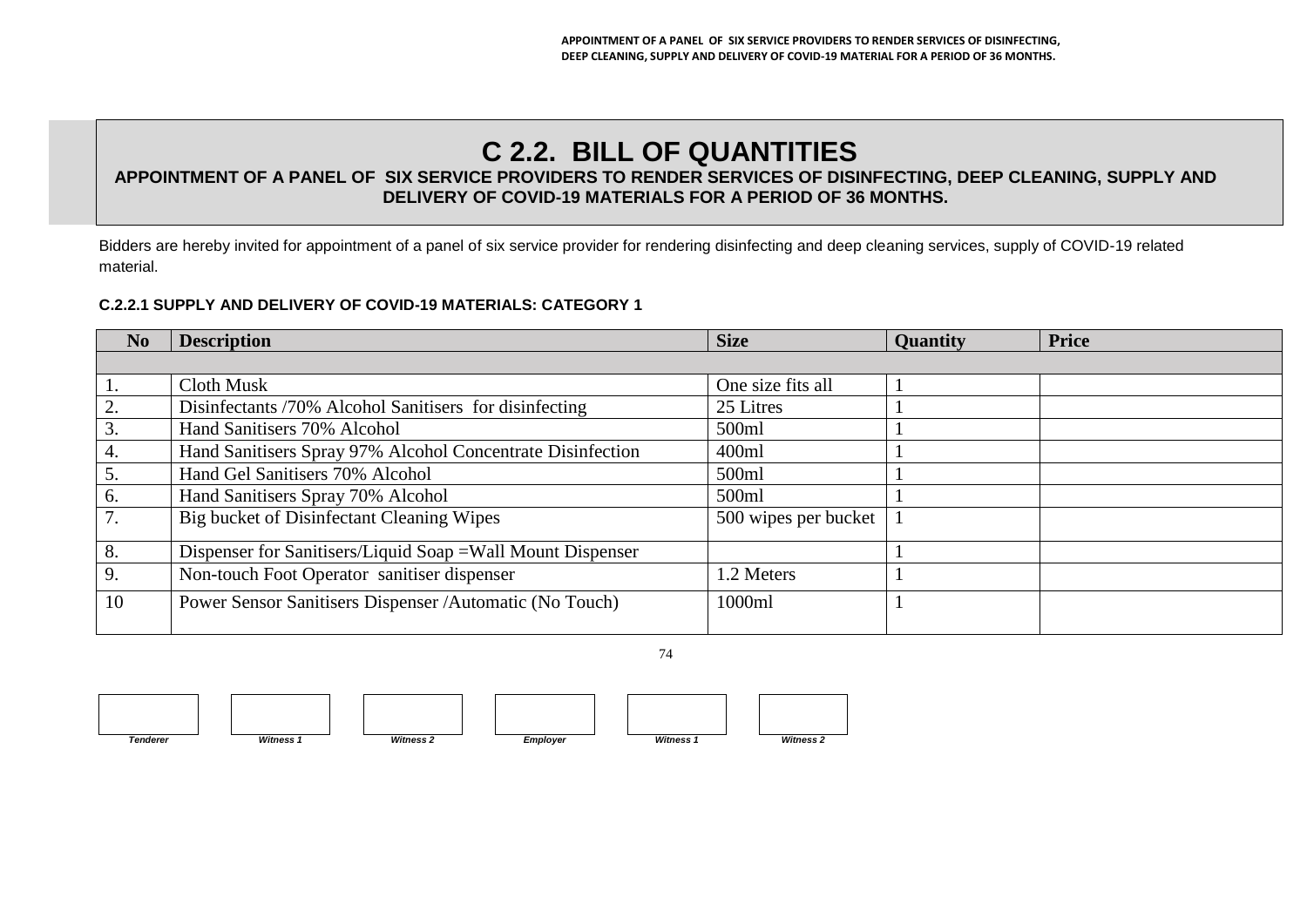#### **APPOINTMENT OF A PANEL OF SIX SERVICE PROVIDERS TO RENDER SERVICES OF DISINFECTING, DEEP CLEANING, SUPPLY AND DELIVERY OF COVID-19 MATERIAL FOR A PERIOD OF 36 MONTHS.**

|                  |                                                                    |                             | Total Inclusive of 15% VAT |  |  |  |  |  |
|------------------|--------------------------------------------------------------------|-----------------------------|----------------------------|--|--|--|--|--|
|                  | C.2.2.2 SUPPLY AND DELIVERY OF COVID-19 MATERIALS: CATEGORY B      |                             |                            |  |  |  |  |  |
|                  | <b>FUMIGATION KIT</b>                                              |                             |                            |  |  |  |  |  |
| 1.               | Eye protection (Goggles)                                           |                             |                            |  |  |  |  |  |
| $\frac{2}{3}$    | Face Shield                                                        |                             |                            |  |  |  |  |  |
|                  | Coveralls / Body Suits-Disposable                                  |                             |                            |  |  |  |  |  |
| 4.               | Coveralls / Body Suits - Reusable                                  |                             |                            |  |  |  |  |  |
| $\overline{5}$ . | Mop Covers                                                         | Per Box                     |                            |  |  |  |  |  |
| 6.               | <b>Boots Covers</b>                                                | Per Box                     |                            |  |  |  |  |  |
| $\overline{7}$ . | <b>Surgical Masks</b>                                              | Per Box                     |                            |  |  |  |  |  |
| 8.               | Digital Non-Contact Forehead Infrared Thermometer                  |                             |                            |  |  |  |  |  |
| 9.               | Long rubber household gloves                                       |                             |                            |  |  |  |  |  |
| 10.              | Pressure Sprayer                                                   | 5 Litre                     |                            |  |  |  |  |  |
|                  | Thermal Fogger Disinfectant /Pesticide Fogging Machine(Electrical) |                             |                            |  |  |  |  |  |
| 11.              | Pressure Sprayer                                                   | 16 Litres                   |                            |  |  |  |  |  |
|                  | Thermal Fogger Disinfectant /Pesticide Fogging Machine(Electrical) |                             |                            |  |  |  |  |  |
|                  |                                                                    | Sub Total Exclusive 15% VAT |                            |  |  |  |  |  |
|                  |                                                                    |                             |                            |  |  |  |  |  |

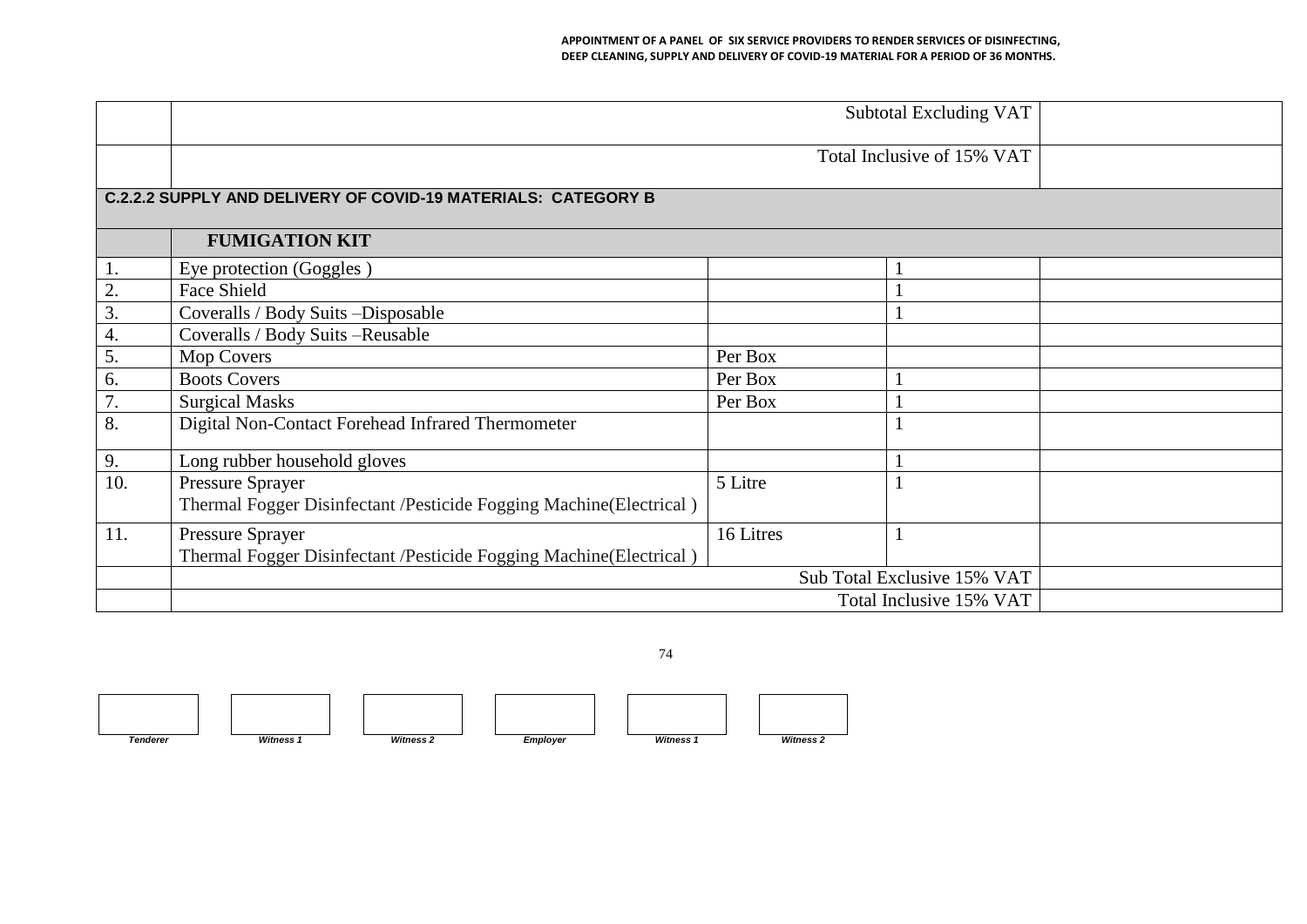#### **\*NOTE: ONLY SERVICE PROVIDERS THAT ARE BIDDING FOR SUPPLY AND DELIVERY OF COVID -19 MATERIALS MUST COMPLETE THIS SECTION.**

### **\*IF BIDDING FOR DEEP CLEANSING AND DISINFECTING DO NOT COMPLETE THIS PART MARK NOT APPLICABLE.**

#### **SUMMARY SCHEDULE OF QUANTITIES FOR SUPPLY AND DELIVERY OF COVID-19 MATERIALS**

| <b>DESCRIPTION</b>                                                  | <b>PRICE</b> |
|---------------------------------------------------------------------|--------------|
| <b>C.2.2.1 SUPPLY AND DELIVERY OF COVID-19 MATERIALS CATEGORY A</b> |              |
|                                                                     | $\mathbb R$  |
| <b>C.2.2.2 SUPPLY AND DELIVERY OF COVID-19 MATERIALS CATEGORY B</b> |              |
|                                                                     | $\mathbb R$  |
|                                                                     |              |
|                                                                     |              |
|                                                                     |              |
|                                                                     |              |
| <b>TOTAL PRICE INCLUSIVE OF 15% VAT</b>                             | R            |

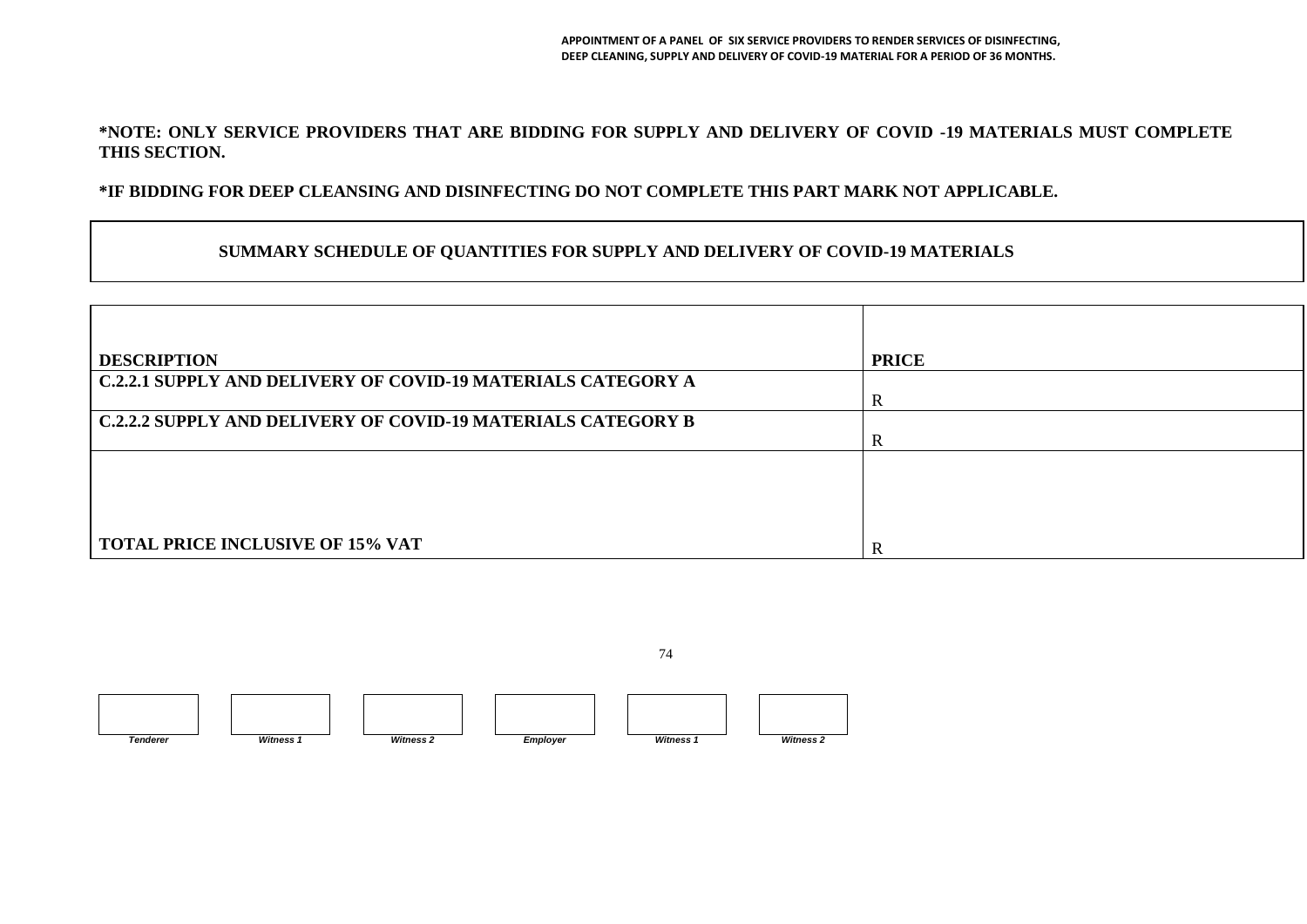#### **APPOINTMENT OF A PANEL OF SERVICE PROVIDERS TO RENDER SERVICES OF DISINFECTING, DEEP CLEANING, SUPPLY AND DELIVERY OF COVID-19 MATERIAL FOR A PERIOD OF 36 MONTHS.**

### **C. 2.2.3 DEEP CLEANCING AND DISINFECTING**

| N <sub>O</sub> | <b>WORK STATION</b>                        | <b>QTY</b> | <b>UNIT</b> | <b>WORK DESCRIPTION</b>          | <b>RATE</b> | <b>TOTAL PRICE</b> |
|----------------|--------------------------------------------|------------|-------------|----------------------------------|-------------|--------------------|
| 1.             | <b>Boekenhouthoek Library</b>              | 1200       | m2          | Deep Clean, Sanitize and Fogging |             |                    |
| 2.             | Kwaggafontein Head Office 5597 m2          | 5597 m2    | m2          | Deep Clean, Sanitize and Fogging |             |                    |
| 3.             | Kwaggafontein Library                      | 650        | m2          |                                  |             |                    |
| 4.             | KwaMhlanga Satelite Office                 | 320        | m2          | Deep Clean, Sanitize and Fogging |             |                    |
| 5.             | Municipality Workshop +<br>Workshop Office | 575        | m2          | Deep Clean, Sanitize and Fogging |             |                    |
| 6.             | Phola Park Community Hall                  | 230        | m2          | Deep Clean, Sanitize and Fogging |             |                    |
| 7.             | Tweefontein E Library                      | 775        | m2          | Deep Clean, Sanitize and Fogging |             |                    |
| 8.             | <b>Tweefontein K Satelite</b><br>Office    | 80         | m2          | Deep Clean, Sanitize and Fogging |             |                    |